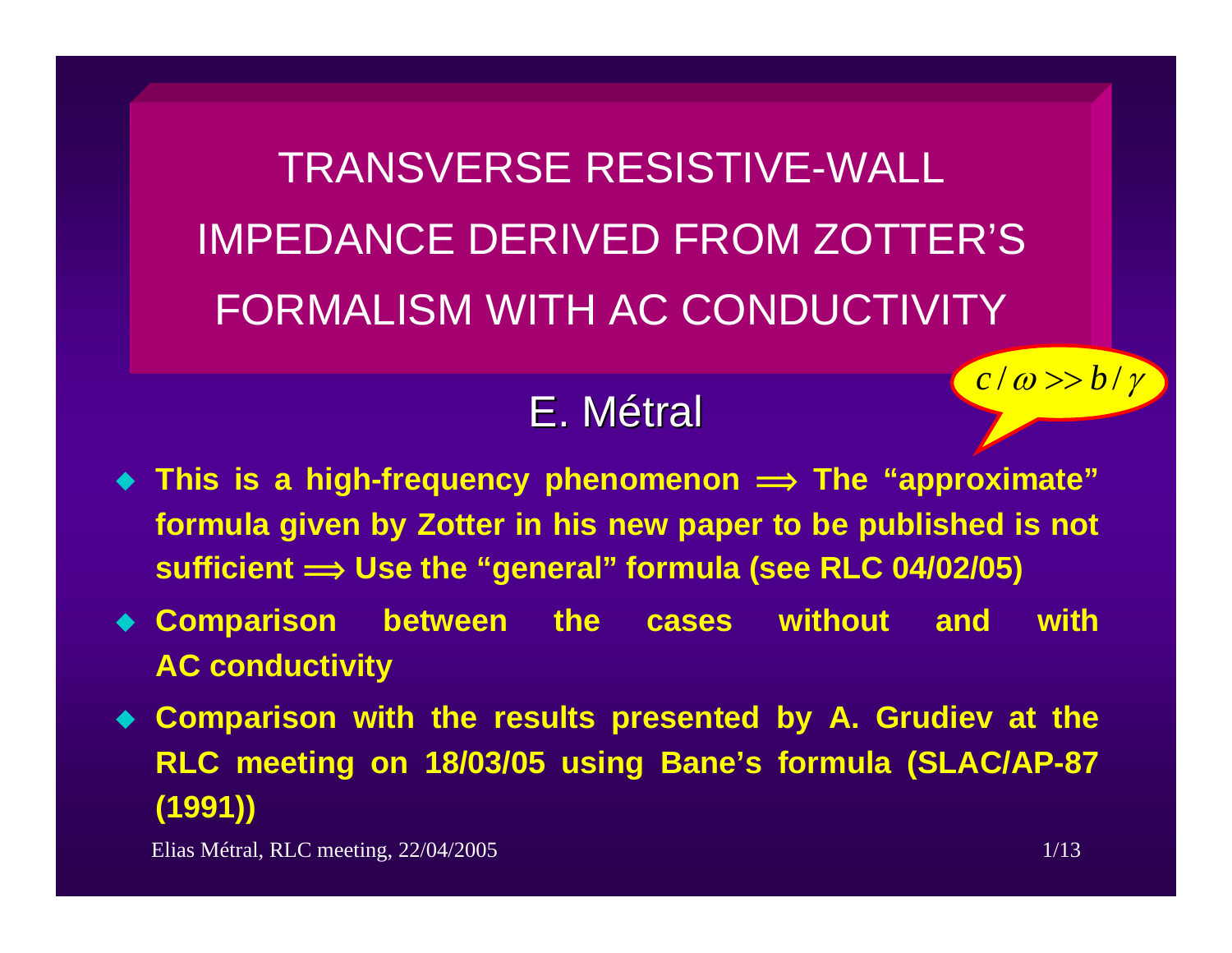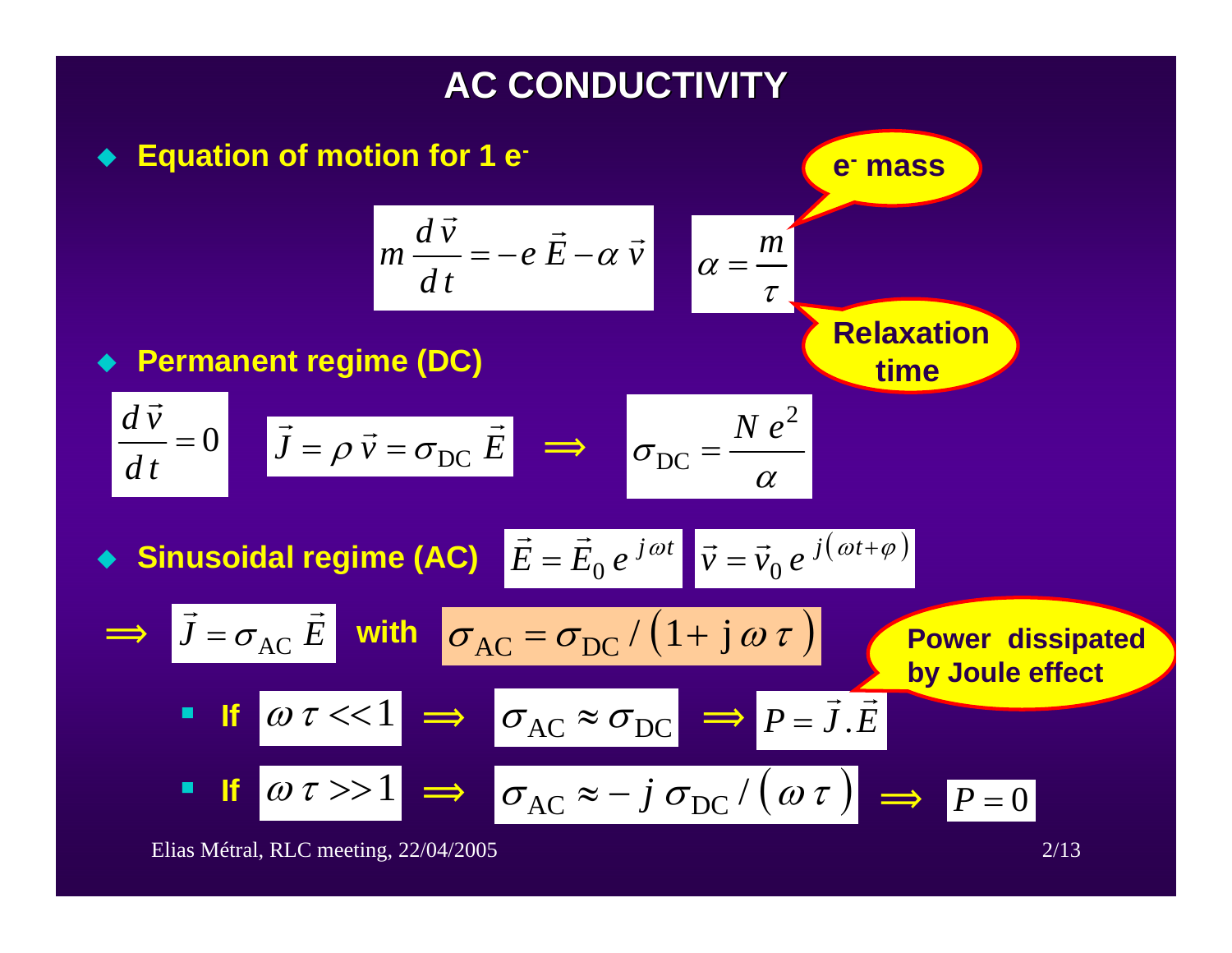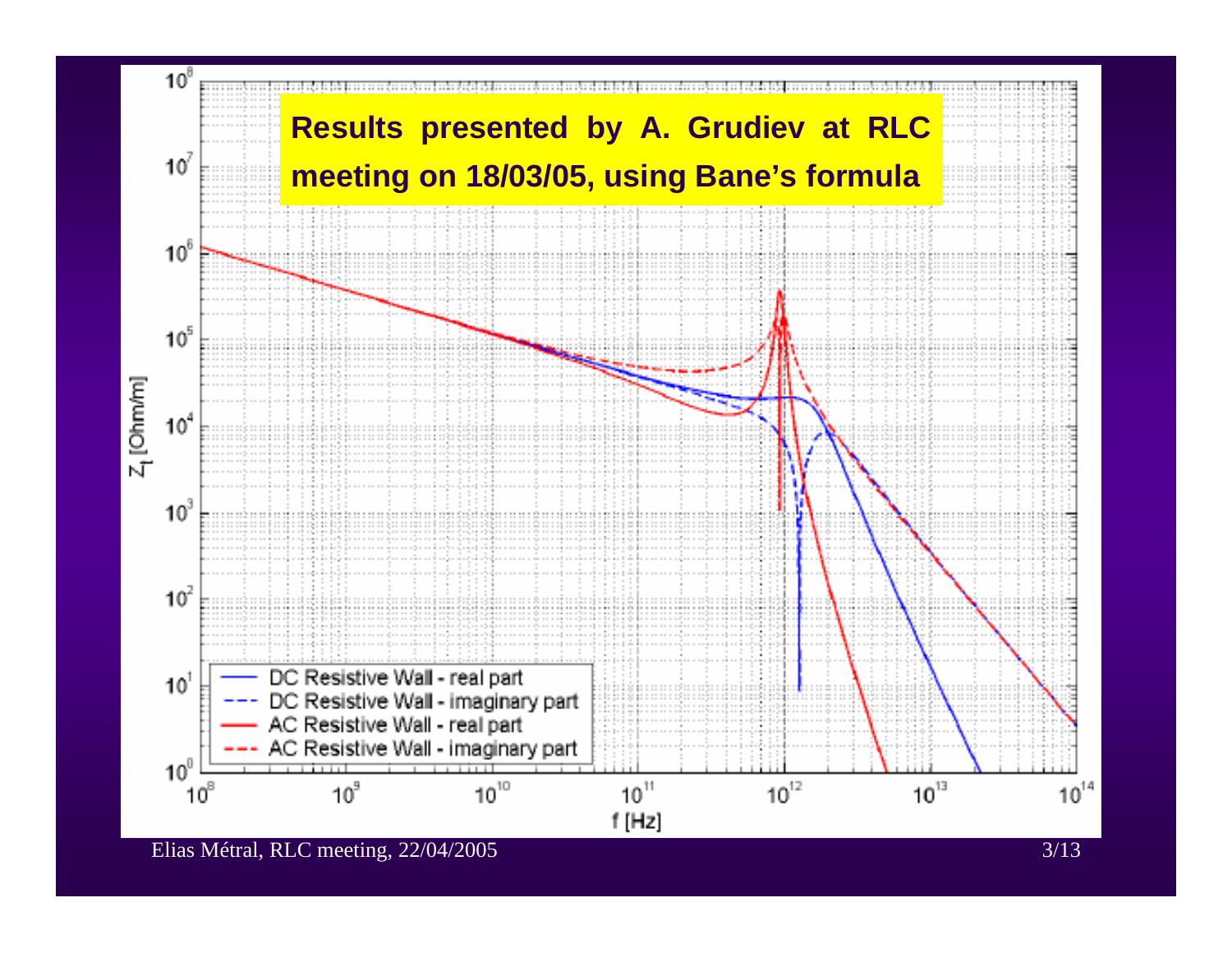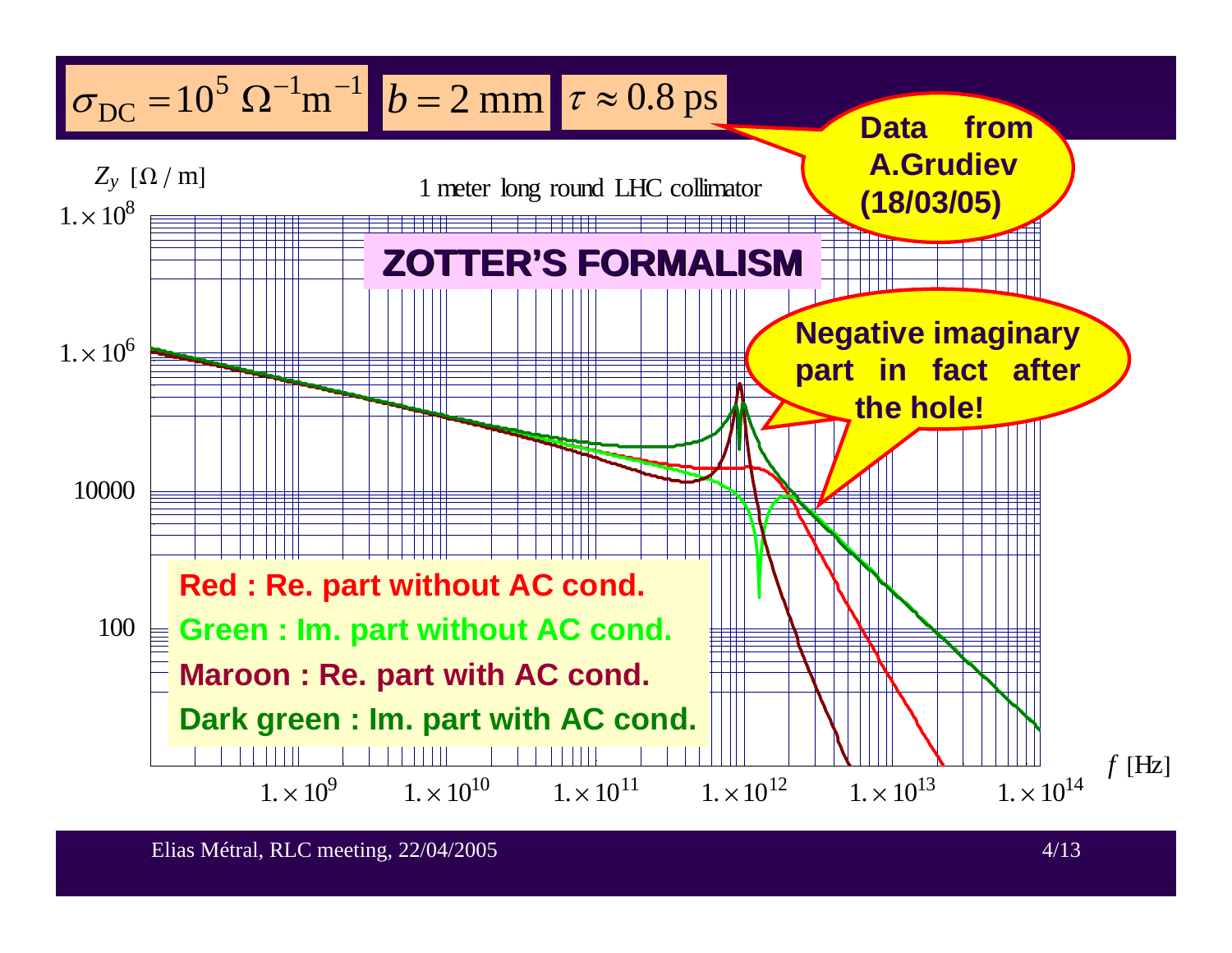## **ZOOM NEAR 1 THZ ZOOM NEAR 1 THZ**



Elias Métral, RLC meeting, 22/04/2005 5/13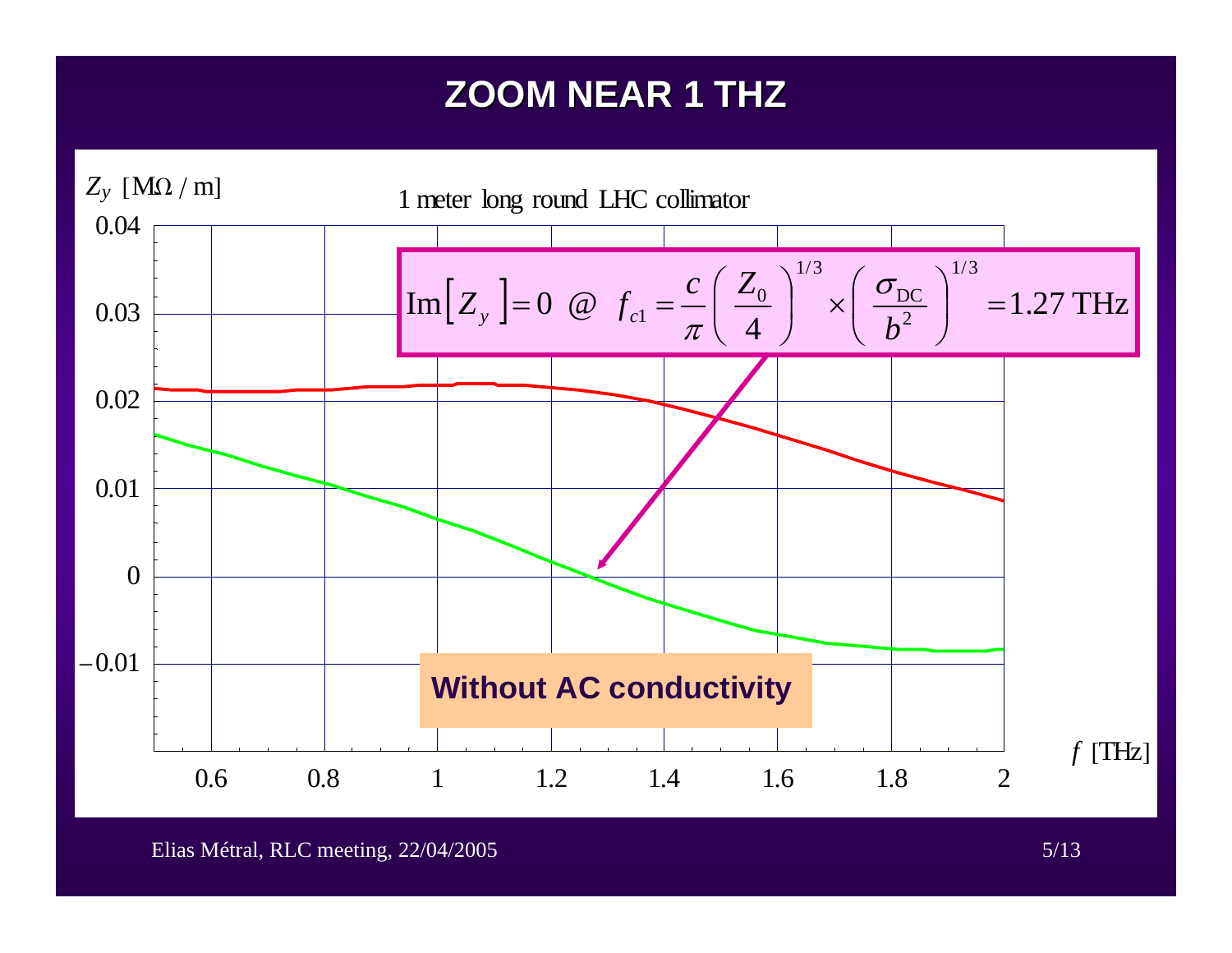## **ZOOM NEAR 1 THZ ZOOM NEAR 1 THZ**



Elias Métral, RLC meeting, 22/04/2005 6/13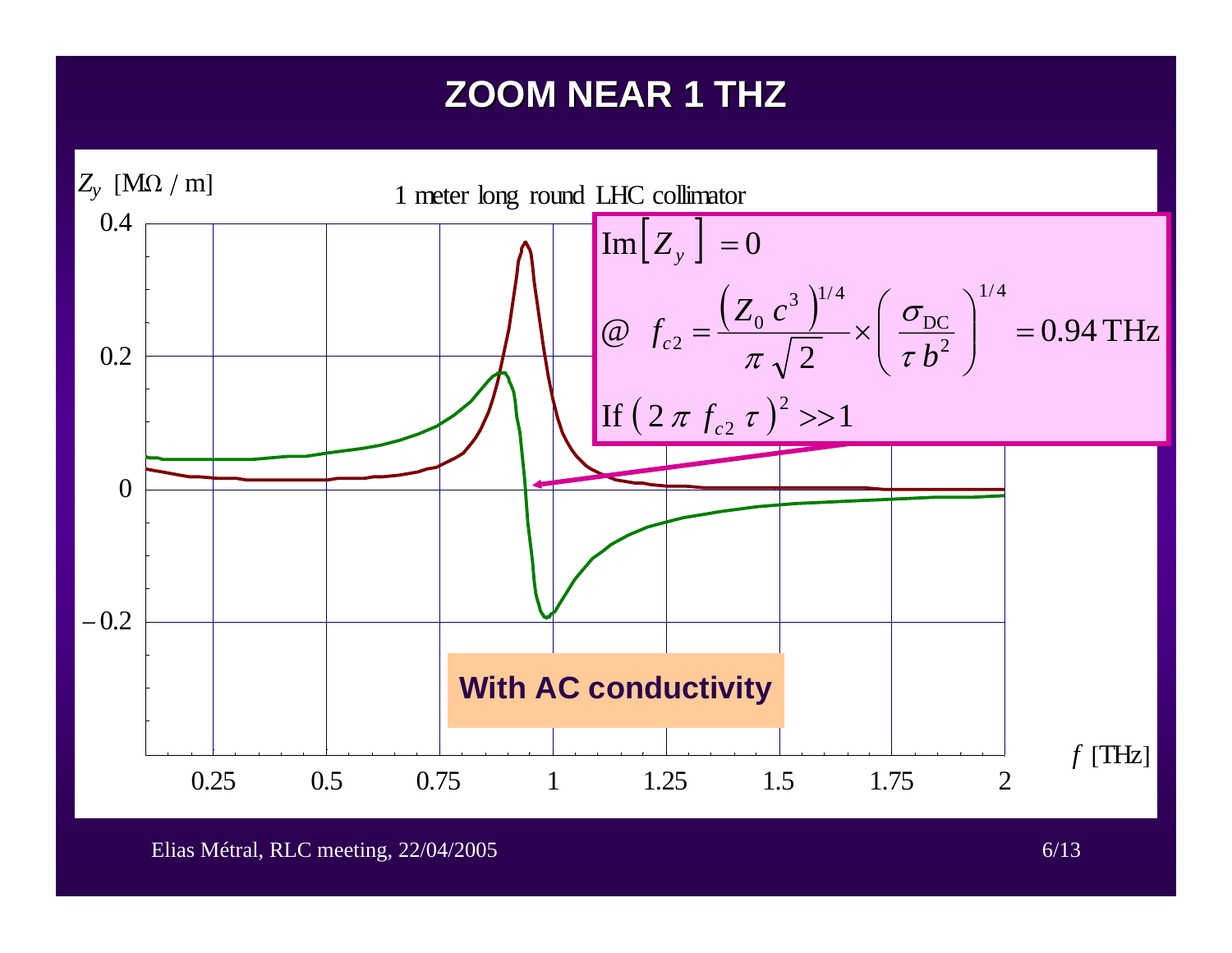## **COMPARISON ZOTTER COMPARISON ZOTTER -BANE (1/2) BANE (1/2)**

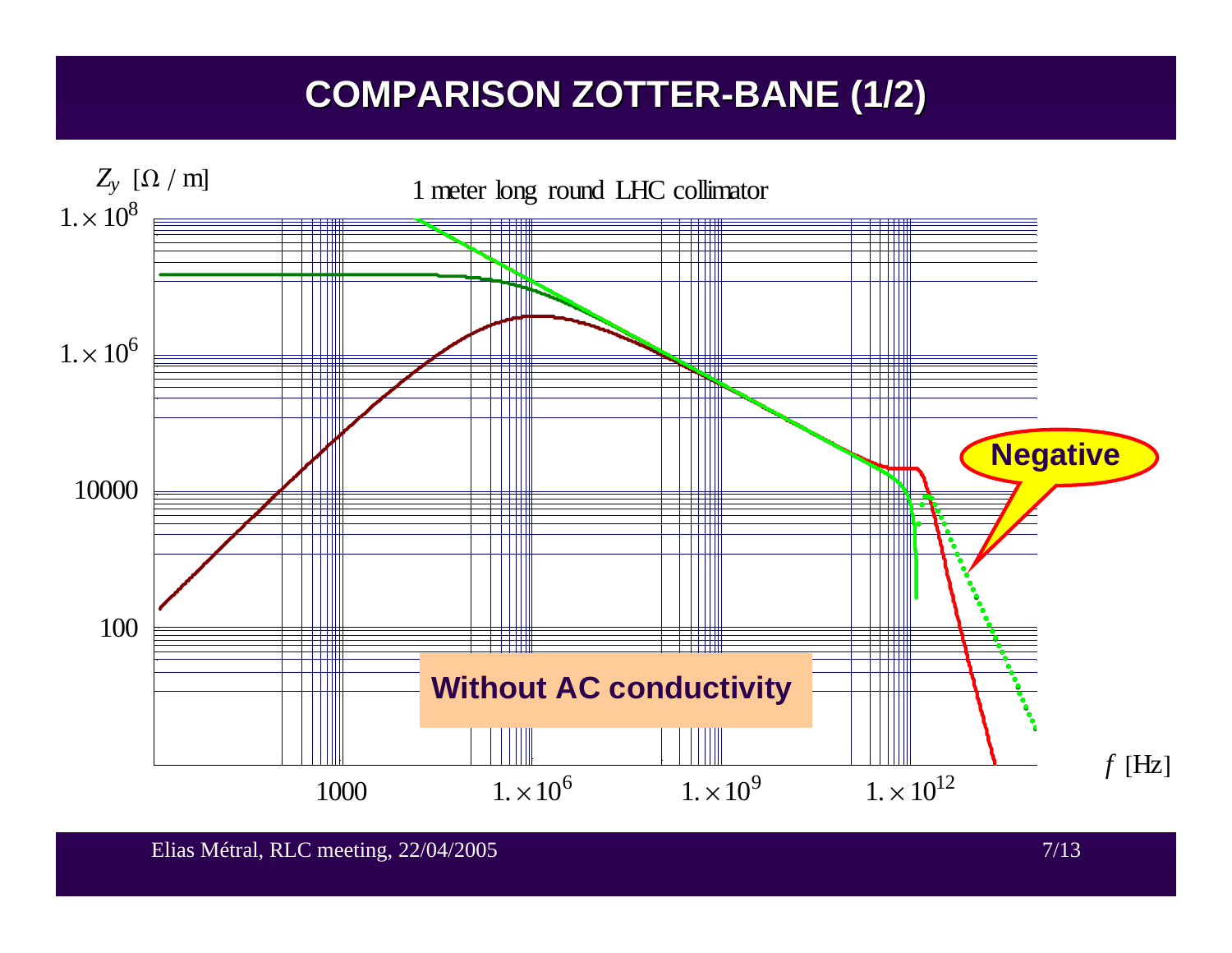## **COMPARISON ZOTTER COMPARISON ZOTTER -BANE (2/2) BANE (2/2)**

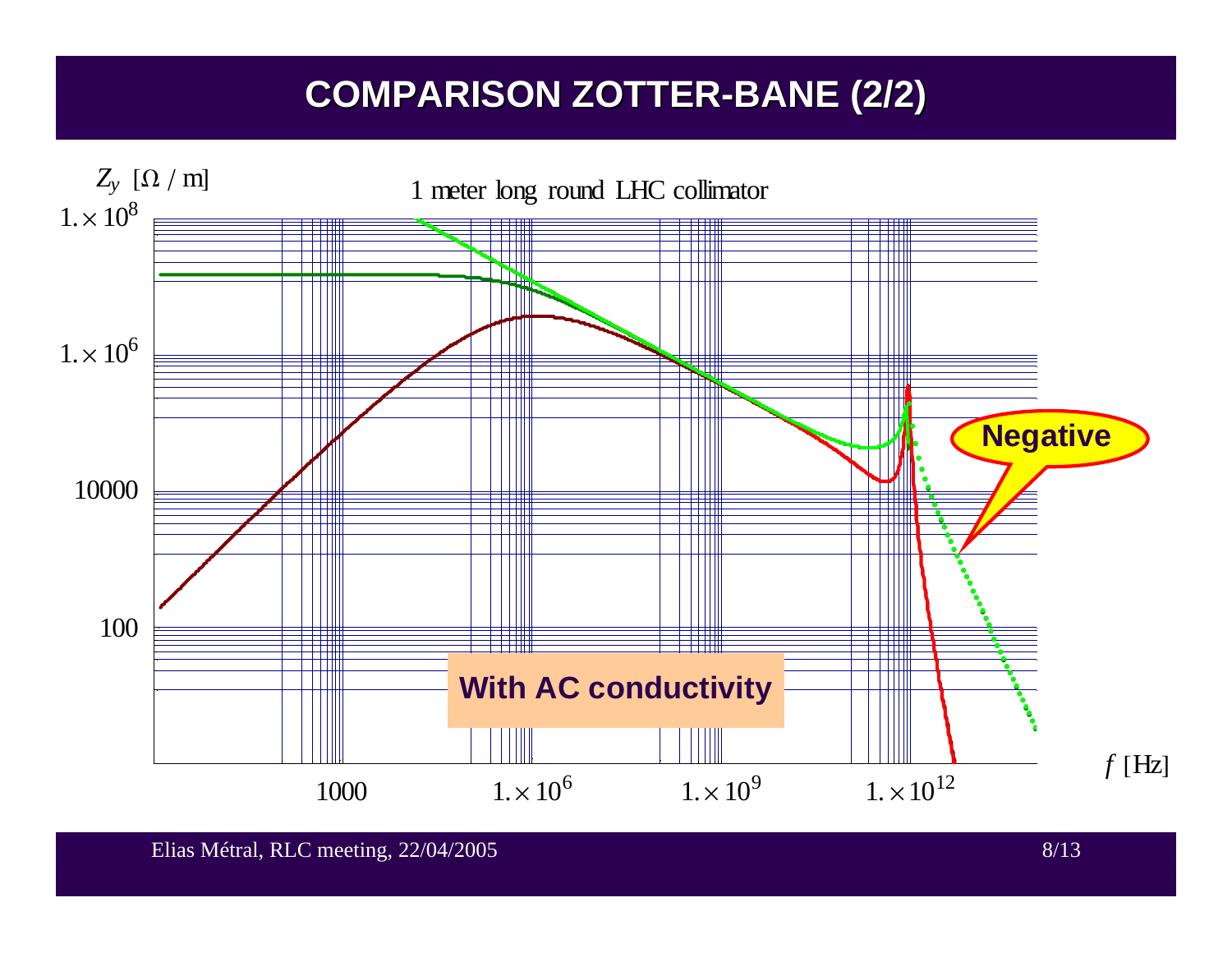## **COMPARISON ZOTTER COMPARISON ZOTTER-BUROV&LEBEDEV BUROV&LEBEDEV**

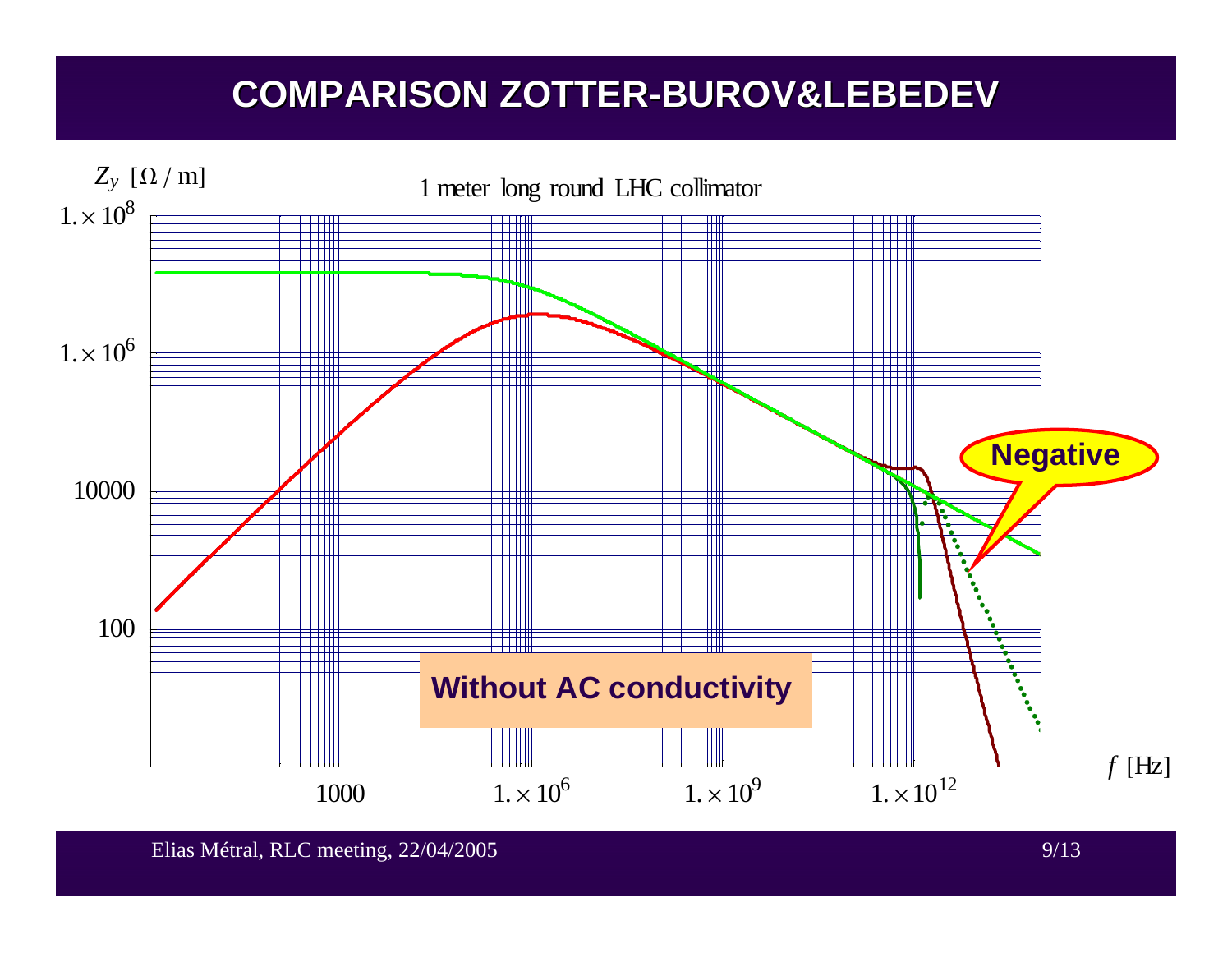### **CONCLUSION (1/4) CONCLUSION (1/4)**

- ♦ **Very good agreement between Zotter and Bane (SLAC/AP-87 (1991)) for high frequencies. Bane's impedance formula was used by A. Grudiev (18/03/05). It is also discussed in Chao's book (p. 44 for Long. and 54 for Trans. without AC conductivity) and Zotter's book p. 147**
- $\blacklozenge$  **Very good agreement between Zotter and Burov&Lebedev for "low**  frequencies" (Burov&Lebedev made the approximation  $|\boldsymbol{\omega} << c/b|$ )
- ♦ **Zotter's formalism unifies the 2 approaches (Bane for high frequencies and Burov&Lebedev for low frequencies) and it is also valid for any velocity !**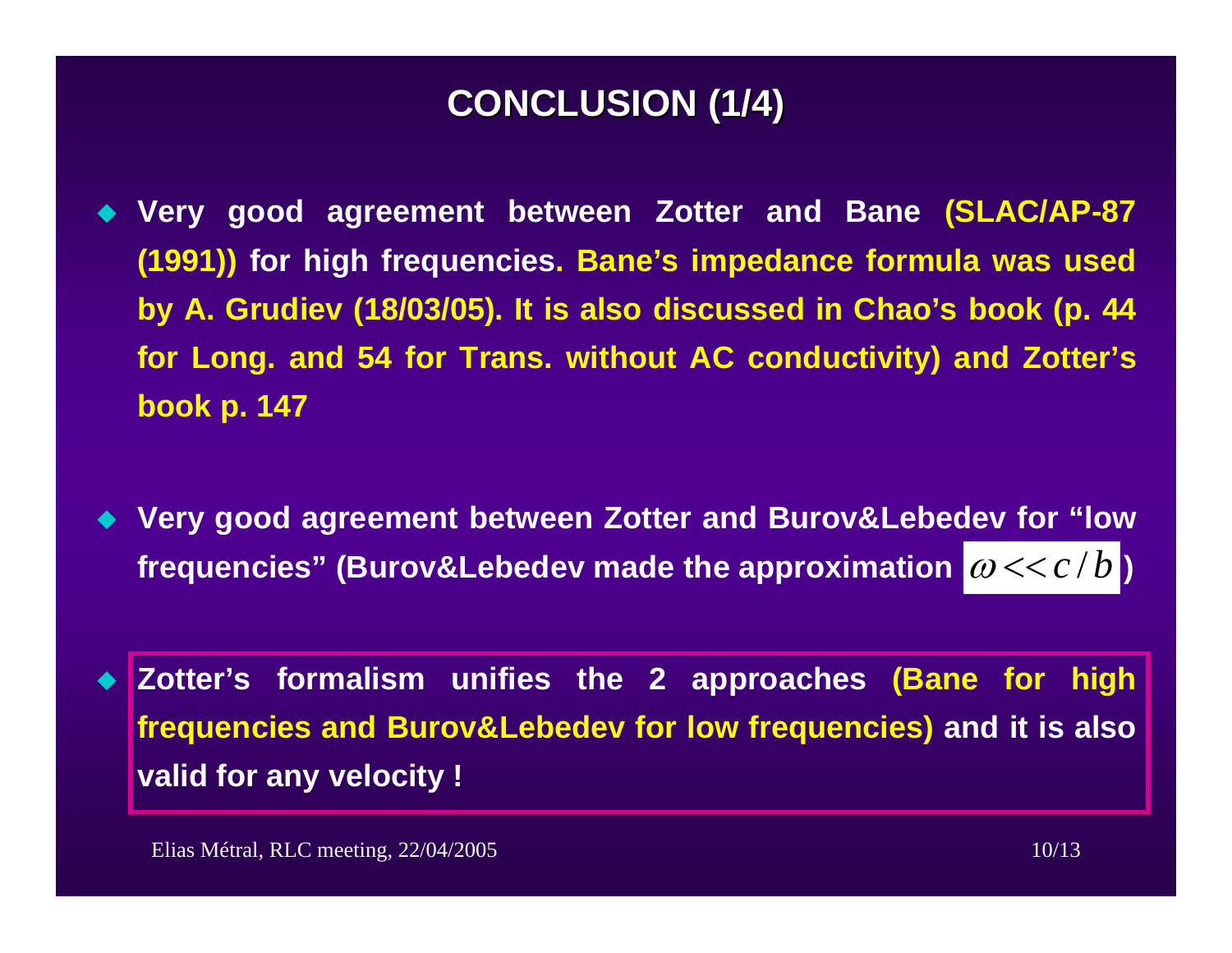## **CONCLUSION (2/4) CONCLUSION (2/4)**

#### $\implies$  Global plot for a 1m long LHC graphite collimator with 2 mm half gap



Elias Métral, RLC meeting, 22/04/2005 11/13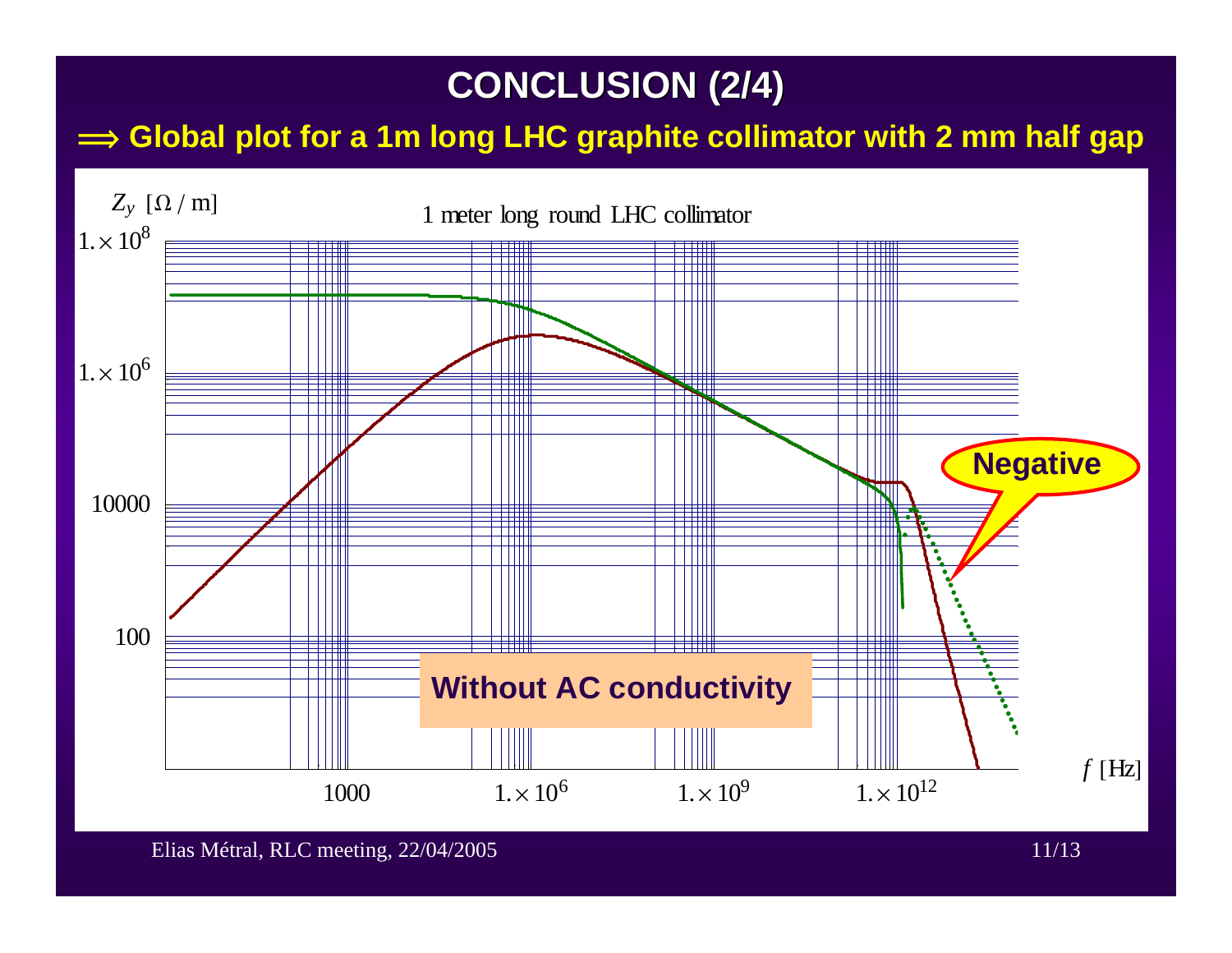## **CONCLUSION (3/4) CONCLUSION (3/4)**

#### $\implies$  Global plot for a 1m long LHC graphite collimator with 2 mm half gap



Elias Métral, RLC meeting, 22/04/2005 12/13